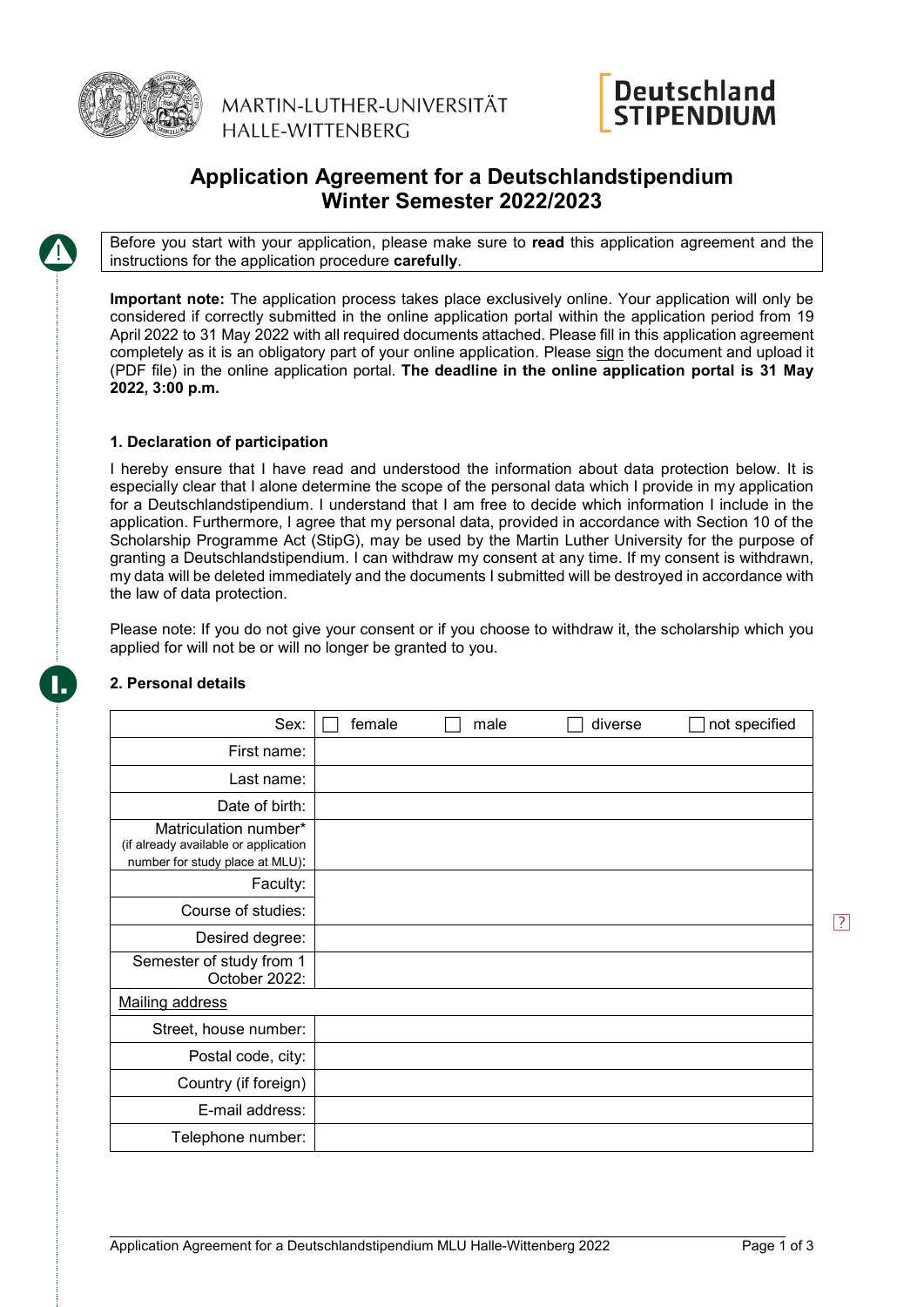# **3. Information on a previous Deutschlandstipendium**

II.

| have received a previous<br>Deutschlandstipendium<br>before | Yes<br>No. |
|-------------------------------------------------------------|------------|
| Name of the sponsor                                         |            |
| Funding period                                              | until      |

I hereby confirm the correctness and completeness of my information. I have read the Call for Application for the Winter Semester 2022/2023 from 07 April 2022. I understand that there is no legal entitlement to receive a Deutschlandstipendium. I ensure that I am not receiving any other performance or achievement related funding by a sponsorship organization or other national or foreign organization that exceeds 30 euros per month. Financial aid as per the German Federal Education Assistance Act (BAföG) is not included under "other funding" and can be received along with the Deutschlandstipendium.

If incorrect information is given, you may be asked to pay back the Deutschlandstipendium in part or fully.

## **4. Information about data protection**

The personal data you provide here will be treated confidentially and will only be collected and used to select a suitable candidate to receive a Deutschlandstipendium. Section 10 of the Scholarship Programme Act (StipG) forms the legal basis. Accordingly, applicants are required to submit information and provide corresponding verification to prove they meet performance and suitability requirements. Which information you provide is up to you: tell us why you are qualified to receive a Deutschlandstipendium!

If your application is not accepted, your documents will be deleted 14 months after completion of the selection process. If your scholarship is granted, your documents will be deleted 6 years after the funding ends.

We understand that the information is highly confidential and some of the information (e.g. about illnesses, migration background) is also considered a special type of personal data (Art. 9 GDPR). Your information will always be treated confidentially and, together with our IT service provider, is protected at all times using state-of-the-art security measures. The members of the selection committee are naturally also obliged to maintain secrecy.

### **Statistics / Evaluation / Anonymization**

In accordance with Section 13 of the Scholarship Programme Act, we are obliged to submit scholarship data to the Federal Office of Statistics in order to compile federal statistics. This is done using a pseudonym, i.e. without giving your name.

### **Random sampling to exclude double funding**

The Federal Ministry of Education and Research (BMBF) carries out random sampling in accordance with Section 4 Paragraph 2 of the Scholarship Programme Act using the data of the scholarship recipients to prevent double funding. For this reason, the BMBF may inquire into, store and compare the first name, last name, date of birth, address and university of individual funded students and compare them with the data of other funding institutions. The Martin Luther University is obligated by law to release this information. This data is destroyed upon completion of the random sampling process by the BMBF.

| signature |  |
|-----------|--|

place, date

III.

\_\_\_\_\_\_\_\_\_\_\_\_\_\_\_\_\_\_\_\_\_

**Proof**